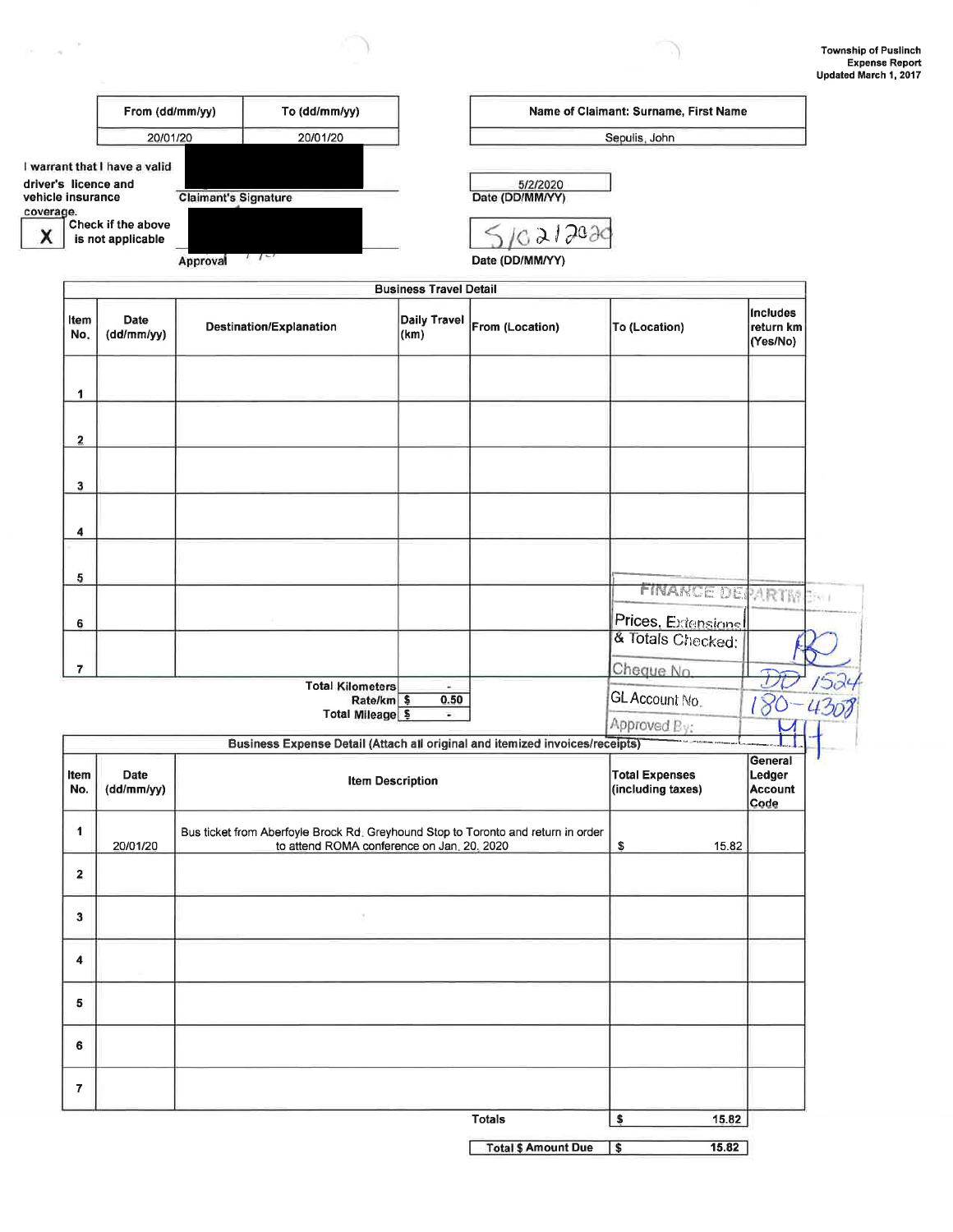## Mary Hasan

From: Sent: To: Subject: Attachments: John Sepulis Wednesday, February 5,2020 11:05 AM Mary Hasan Expense Report for 2020 ROMA Conference Expense Report Greyhousejan2020.xlsx

Hi Mary,

Please attached my expense report to attend the ROMA conference. The email below is the receipt for the bus ticket Let me know if you need anything else. See you this afternoon, John

Sent: Wednesday, February 05, 2020 10:55 AM To: John Sepulis <jsepulis@puslinch.ca> Subject: Fwd: Greyhound Ticket Purchase Confirmation and ltinerary (62617509)

Receipt

Sent from my iPad

Begin forwarded message:

From: eTickets <eticket@greyhound.ca> Date: January 12, 2020 at 12:54:05 PM EST

Subject: Greyhound Ticket Purchase Confirmation and Itinerary (62617509)

Thank you for your online order with Greyhound. Your reference number is 62617509

This is an auto-generated message. Please DO NOT reply to this message by email.

This ticket purchase confirmation page is NOT A TICKET.

PASSENGERS

John Sepults \$14.00 Senior

CARD BILLING ADDRESS



You must print ticket(s) prior to arriving at the terminal. Please print only one ticket per page.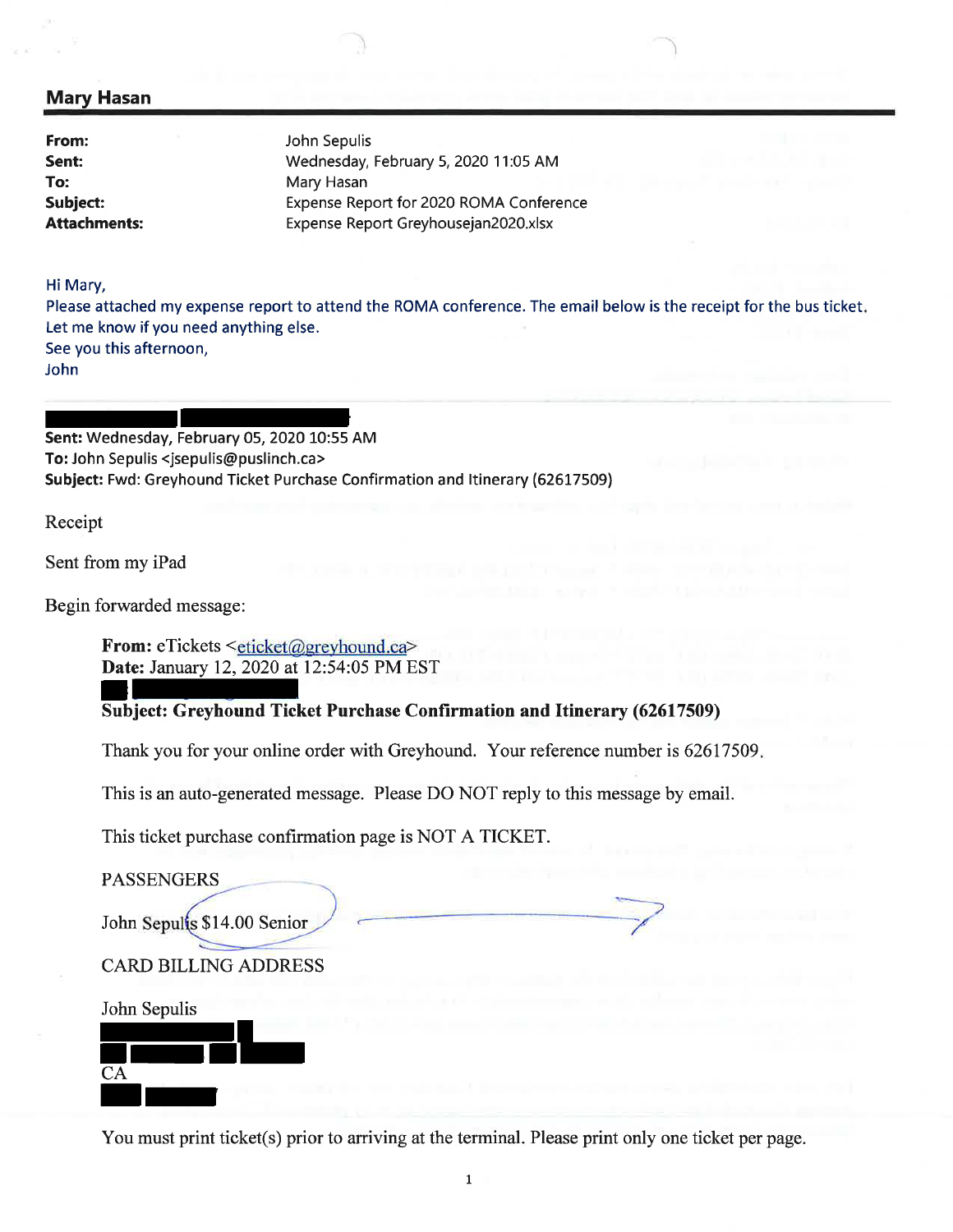Do not print on the back of the paper. Proceed directly to the gate. Board your bus at the following station no later than one hour prior to the scheduled departure time.

BUS TERM 46 & MCLEAN RD Guelph Aberfoyle Brock Rd, ON NlClAl

**PAYMENT** 

Subtotal: \$14.00 Federal: \$1.82 Provincial: \$0.00 Total: \$15.82

Your Purchase Information: Billed to Visa XXXXXXXXXXXX3724. Restrictions: NR

TRAVEL INFORMATION

Below is your arrival and departure information, include any connecting bus transfers:

-------------Trip to TORONTO, ON------------- <sup>20101120</sup>05:454M GLC-5600 \* Depart GUELPH ABERFOYLE BRO, ON <sup>20101120</sup>07:004M GLC-5600 \* Arrive TORONTO, ON

-------------Trip to GUELPH ABERFOYLE BRO, ON------------- <sup>20101120</sup>05:30PM GLC-5677 \* Depart TORONTO, ON <sup>20101120</sup>06:35PM GLC-5677 \* Arrive GUELPH ABERFOYLE BRO, ON

Note: \* denotes carrier and bus schedule number. GLC:

Please arrive at the station one hour prior to scheduled departure, noting the terminal hours of operation.

Seating is first-come, first-served. In case of insufficient seating capacity, passengers will be placed on succeeding schedules with available seats.

You have chosen to receive a print at home ticket. It is solely the passenger's responsibility to print tickets prior to travel.

If you did not print the ticket from the purchase page, a copy of the ticket will also be available using your reference number above approximately 15 minutes after the time of purchase at https://www.greyhound.ca/en/reprint.aspx?referencenumber=62617509&lastname=Sepulis&zipc ode=N1H6J3

For more information, please contact our National Customer Service center. An agent may be reached via email at nationalcustomerservice@greyhound.ca or by phone at  $(877)$  463-6446 between the hours of 8 a.m. and 5 p.m. MT Monday through Friday.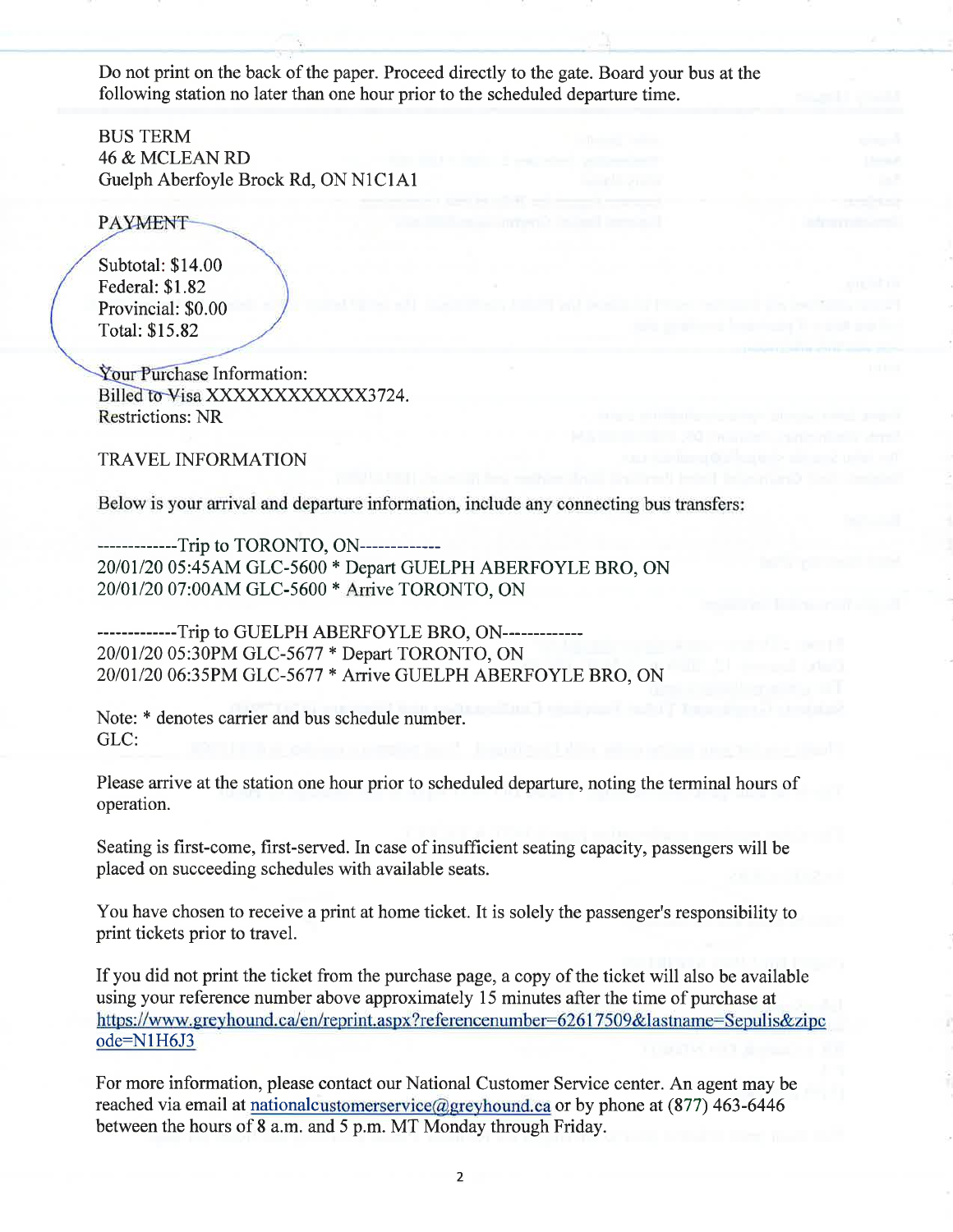Please retain this receipt for your records. For more information about bus travel, please consult the Travel Information section of greyhound.ca. For general schedule information, call 1-800- 661-8747.

\ '\,

Tickets are non-transferrable, and if presented for transportation by any person other than the one for whom it was originally purchased, will be void and may be confiscated by a Greyhound agent or authorized employee of any bus carrier for which the ticket is issued.

Thank you for choosing Greyhound.

Please visit these other websites for your additional travel needs:

Greyhound Courier Express - for shipping services across Canada http://www.shipgreyhound.ca

Greyhound Lines - for travel across the United States http ://www. ereyhound. com

Greyhound Package Express - for shipping services across the United States http://www.shipgreyhound.com